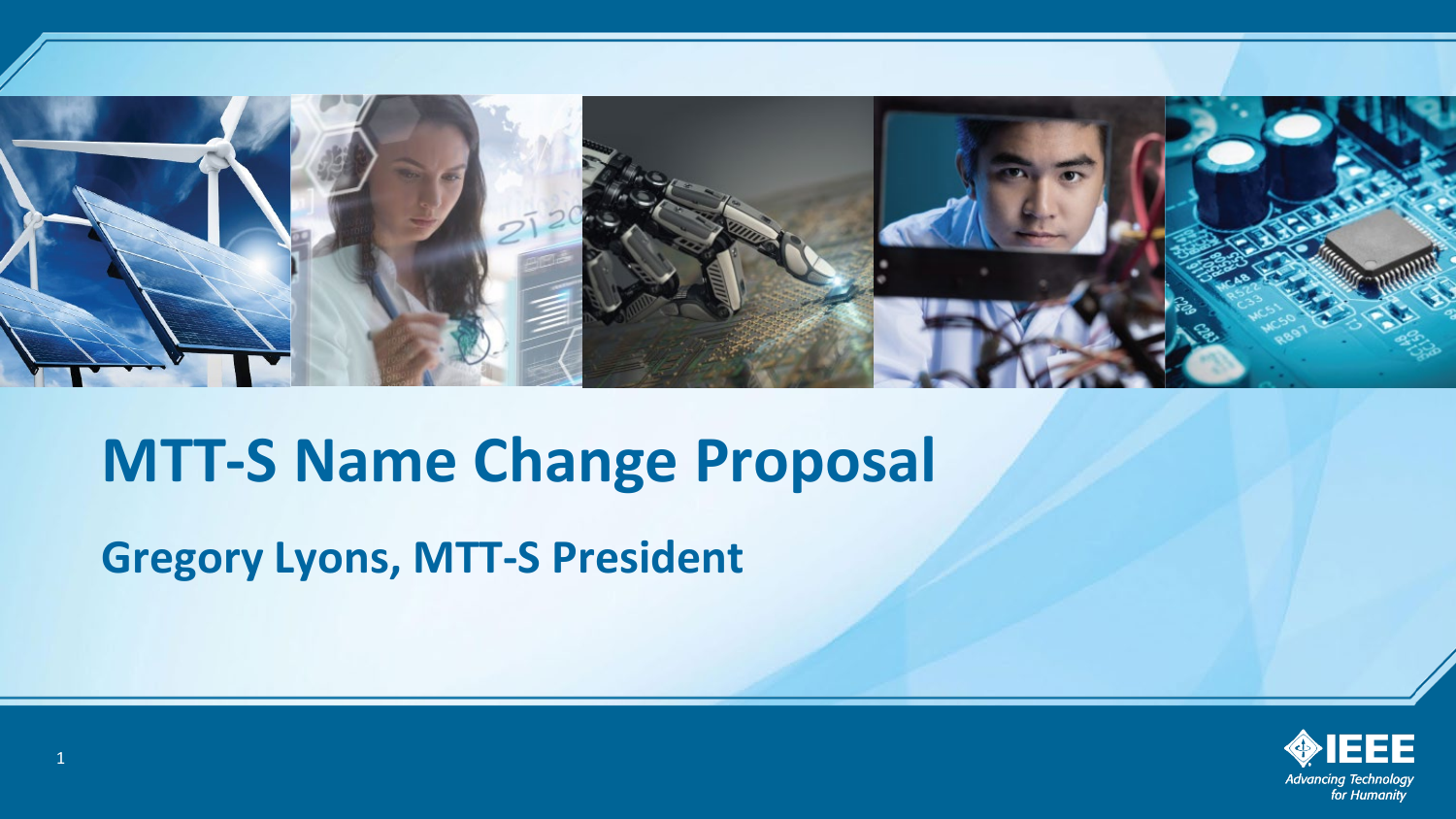## **Proposed MTT-S Name Change**

#### **Proposed New Name: IEEE Microwave Theory and Technology Society (MTT-S)**

#### **Rationale:**

- Appeal to Young Professionals. Many do not understand or relate to "microwave techniques."
- Appeal to industry members. Many feel "techniques" is too academic, disconnected from technology.
- Align with IEEE Advancing Technology for Humanity.
- No change to MTT-S Field of Interest (FoI), or MTT-S logo, or MTT-017 acronym.
- Emphasize that the existing MTT-S Field of Interest (FoI) has Technology(ies) at its core.
- Correct inconsistency between "microwave techniques" and current MTT-S members' work on RF/microwave modules, subsystems, and systems.
- Align with IEEE TA Strategic Plan (2020-2025): a) motivate participation, b) engage worldwide technical communities, and c) be the thought leader in emerging technologies.
- Celebrate MTT-S 70<sup>th</sup> anniversary (1952-2022) and 70 years of developing microwave technology!